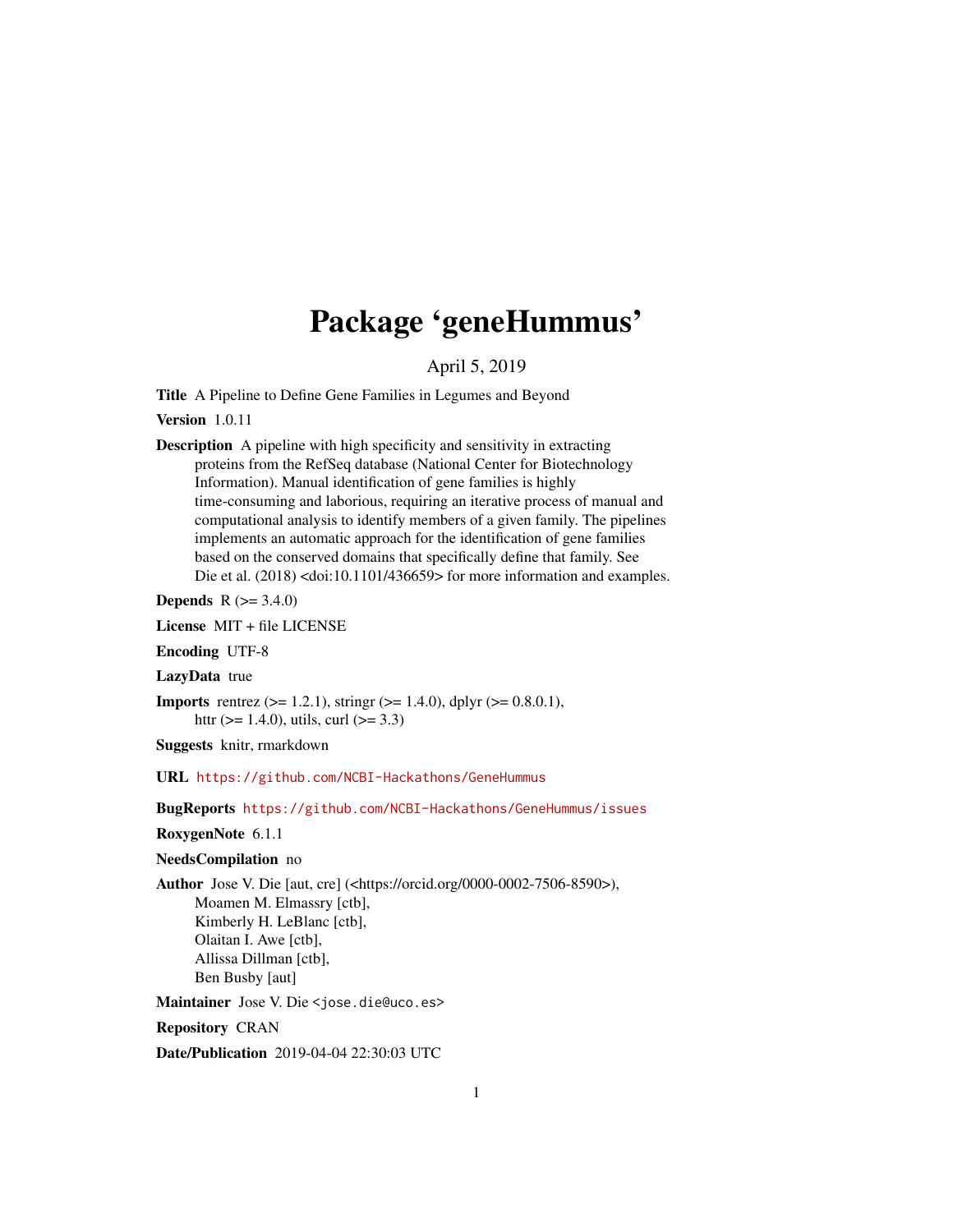# <span id="page-1-0"></span>R topics documented:

|       | $accessions_by_spp \dots \dots \dots \dots \dots \dots \dots \dots \dots \dots \dots \dots \dots \dots \dots \dots \dots$ |                            |
|-------|---------------------------------------------------------------------------------------------------------------------------|----------------------------|
|       | $accessions_from_spp \dots \dots \dots \dots \dots \dots \dots \dots \dots \dots \dots \dots \dots \dots \dots \dots$     |                            |
|       | $accessions_warming \dots \dots \dots \dots \dots \dots \dots \dots \dots \dots \dots \dots \dots \dots \dots \dots$      | $\overline{4}$             |
|       |                                                                                                                           |                            |
|       |                                                                                                                           | $\overline{\phantom{0}}$ 5 |
|       |                                                                                                                           | 5                          |
|       |                                                                                                                           | -6                         |
|       |                                                                                                                           |                            |
|       |                                                                                                                           |                            |
|       |                                                                                                                           |                            |
|       |                                                                                                                           |                            |
|       |                                                                                                                           |                            |
|       |                                                                                                                           |                            |
|       |                                                                                                                           |                            |
|       |                                                                                                                           |                            |
|       |                                                                                                                           |                            |
|       |                                                                                                                           |                            |
|       |                                                                                                                           |                            |
|       |                                                                                                                           |                            |
|       |                                                                                                                           |                            |
| Index |                                                                                                                           | 15                         |

<span id="page-1-1"></span>accessions\_by\_spp *Compute the total number of accession proteins per species*

# Description

Summarizes a dataframe of protein ids and return the total number of accessions per organism.

#### Usage

```
accessions_by_spp(my_accessions)
```
### Arguments

my\_accessions A data frame with accession protein ids and organisms

#### Value

A data.frame of summarized results including columns:

- organism, taxonomic species
- N.seqs, total number of sequences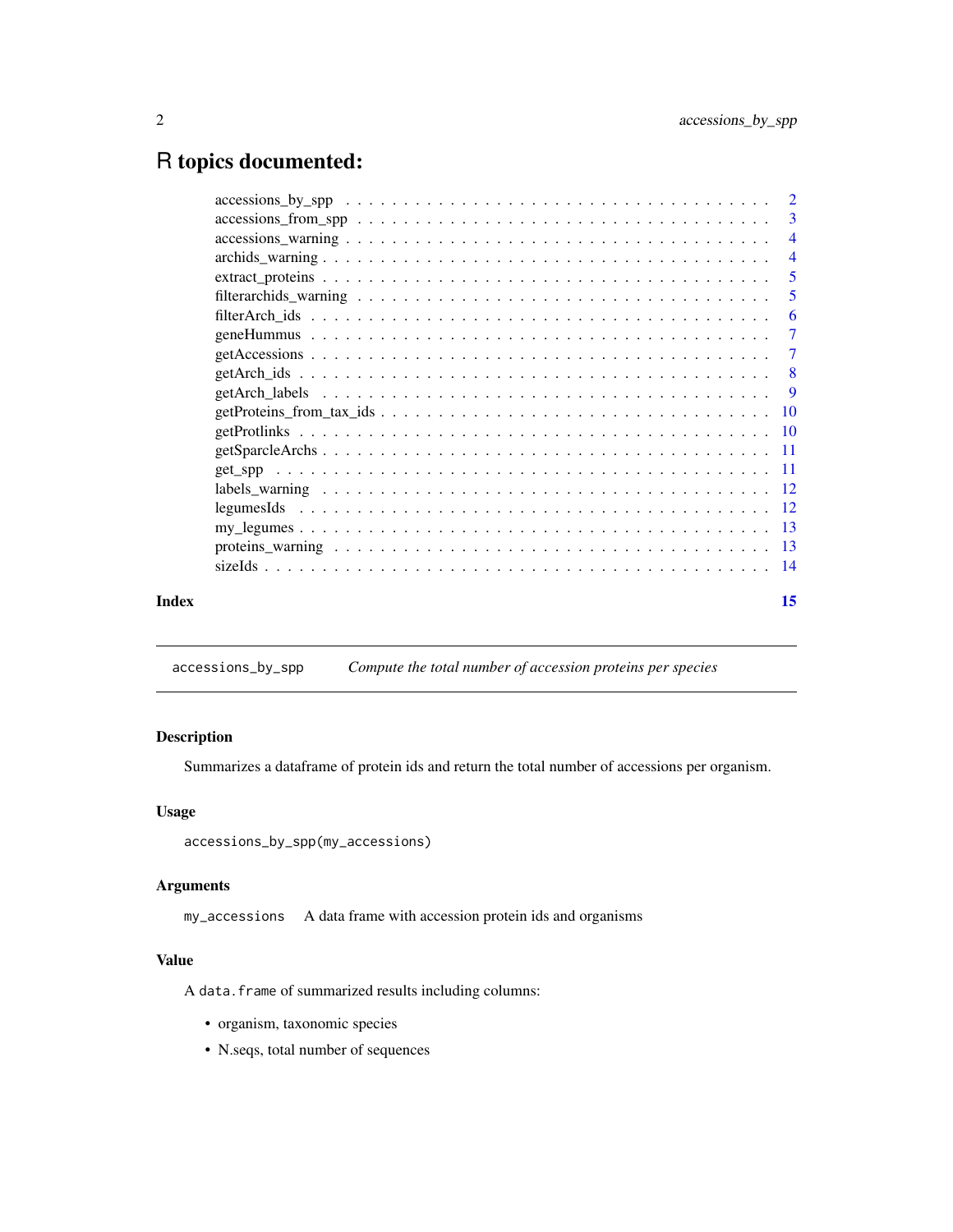<span id="page-2-0"></span>accessions\_from\_spp 3

#### Author(s)

Jose V. Die

#### See Also

[getAccessions](#page-6-1) to create the data frame with acession id and organism for each protein identifier.

#### Examples

```
my_prots = data.frame(accession = c("XP_014620925", "XP_003546066",
   "XP_025640041", "XP_019453956", "XP_006584791", "XP_020212415",
   "XP_017436622", "XP_004503803", "XP_019463844"),
  organism = c("Glycine max", "Glycine max", "Arachis hypogaea",
   "Lupinus angustifolius", "Glycine max", "Cajanus cajan",
   "Vigna angularis", "Cicer arietinum", "Lupinus angustifolius"))
accessions_by_spp(my_prots)
```
<span id="page-2-1"></span>accessions\_from\_spp *Extract the accession ids (XP accession) for a given organism*

#### Description

Filter a dataframe of protein ids and return the accessions for a given species or organism.

#### Usage

```
accessions_from_spp(my_accessions, spp)
```
#### Arguments

|     | my_accessions A data frame with accession protein ids and organisms |
|-----|---------------------------------------------------------------------|
| spp | A string with the scientific name of the species or organism.       |

#### Value

A string vector with protein accession (XP accession, RefSeq database)

#### Author(s)

Jose V. Die

#### See Also

[getAccessions](#page-6-1) to create the data frame with accession id and organism for each protein identifier.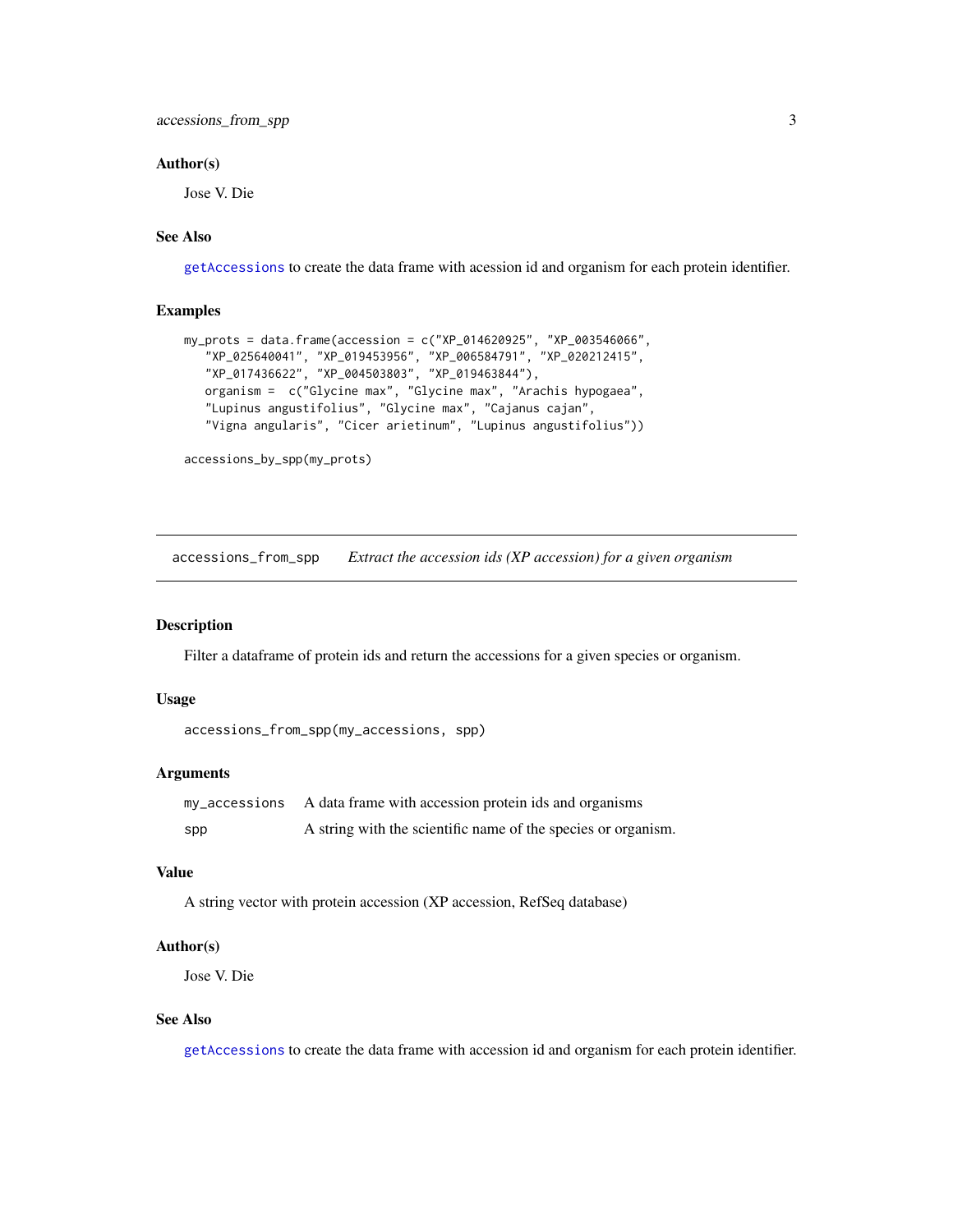#### Examples

```
my_prots = data.frame(accession = c("XP_014620925", "XP_003546066",
   "XP_025640041", "XP_019453956", "XP_006584791", "XP_020212415",
   "XP_017436622", "XP_004503803", "XP_019463844"),
  organism = c("Glycine max", "Glycine max", "Arachis hypogaea",
   "Lupinus angustifolius", "Glycine max", "Cajanus cajan",
   "Vigna angularis", "Cicer arietinum", "Lupinus angustifolius"))
```
accessions\_from\_spp(my\_prots, "Glycine max")

accessions\_warning *Get acessions and organism for each protein identifier*

#### Description

Core function used by [getAccessions](#page-6-1).

#### Usage

accessions\_warning(protein\_ids)

#### Arguments

protein\_ids A string vector containing protein identifiers.

#### Author(s)

Jose V. Die

archids\_warning *Get architecture identifiers for the conserved domains*

#### Description

Parses SPARCLE database (NCBI) and extract electronic identifiers for each conserved domain.

#### Usage

```
archids_warning(gene_family)
```
#### **Arguments**

gene\_family A string with conserved domain(s).

#### Author(s)

<span id="page-3-0"></span>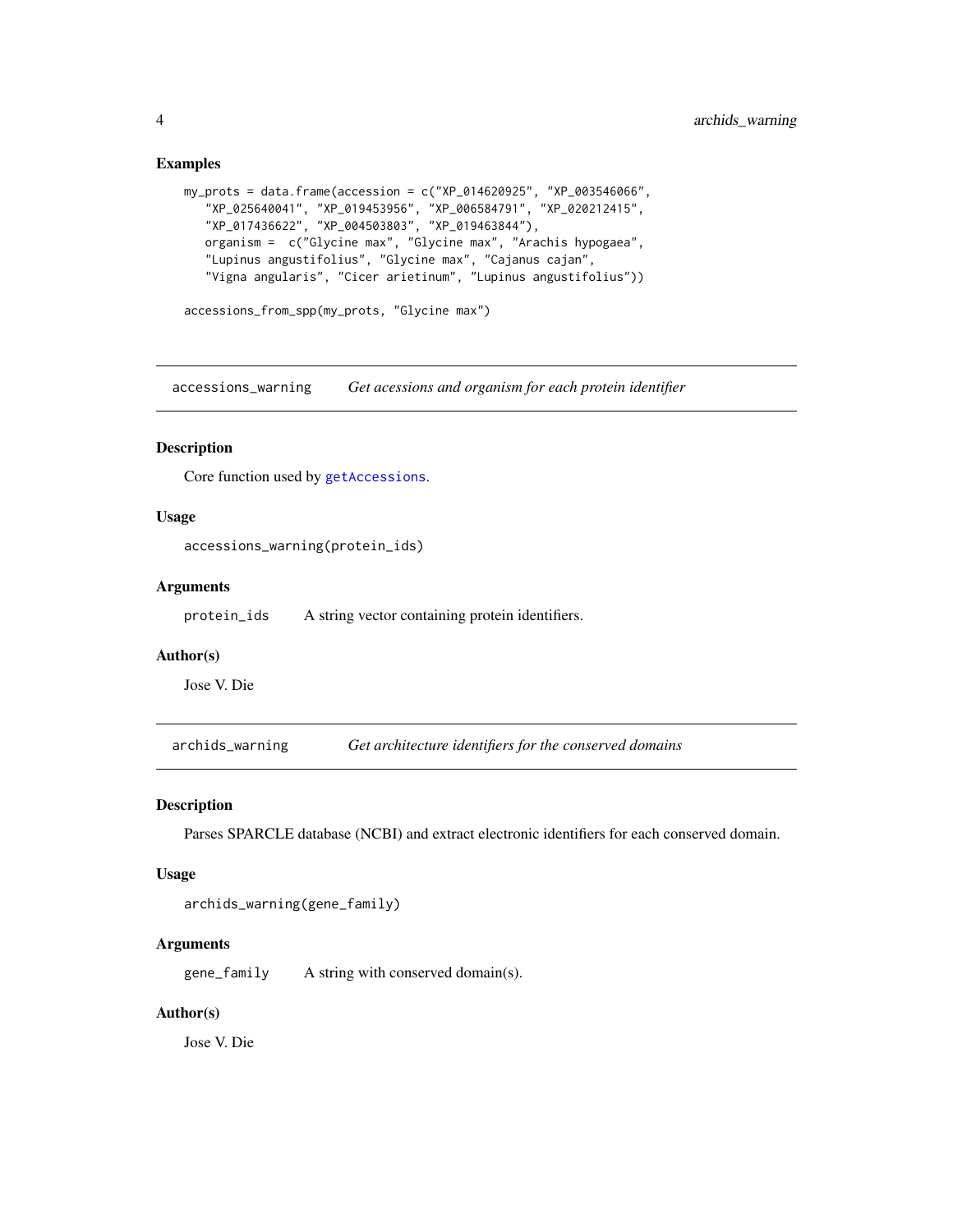<span id="page-4-0"></span>extract\_proteins *Get the protein identifiers*

#### Description

Extract the protein identifier for the given taxonomic species, which are hosted by the RefSeq database (NCBI).

#### Usage

```
extract_proteins(targets, taxonIds)
```
### Arguments

| targets  | A string with the electronic links for the SPARCLE architecture.              |
|----------|-------------------------------------------------------------------------------|
| taxonIds | A string with the taxonomic species identifiers; legume species (by default). |

#### Details

First, get the protein ids from RefSeq database. Then, extract only the ids for the selected taxonomic species (by default, legume species).

#### Author(s)

Jose V. Die

filterarchids\_warning *Filter protein architectures based on conserved domains*

#### Description

Parse the architecture identifiers and extract those that contain, at least, the conserved domaind selected as filter.

### Usage

```
filterarchids_warning(archs_ids, filter)
```
#### Arguments

| archs_ids | A string with the architecture identifiers. |
|-----------|---------------------------------------------|
| filter    | A string with the domains as filter.        |

#### Author(s)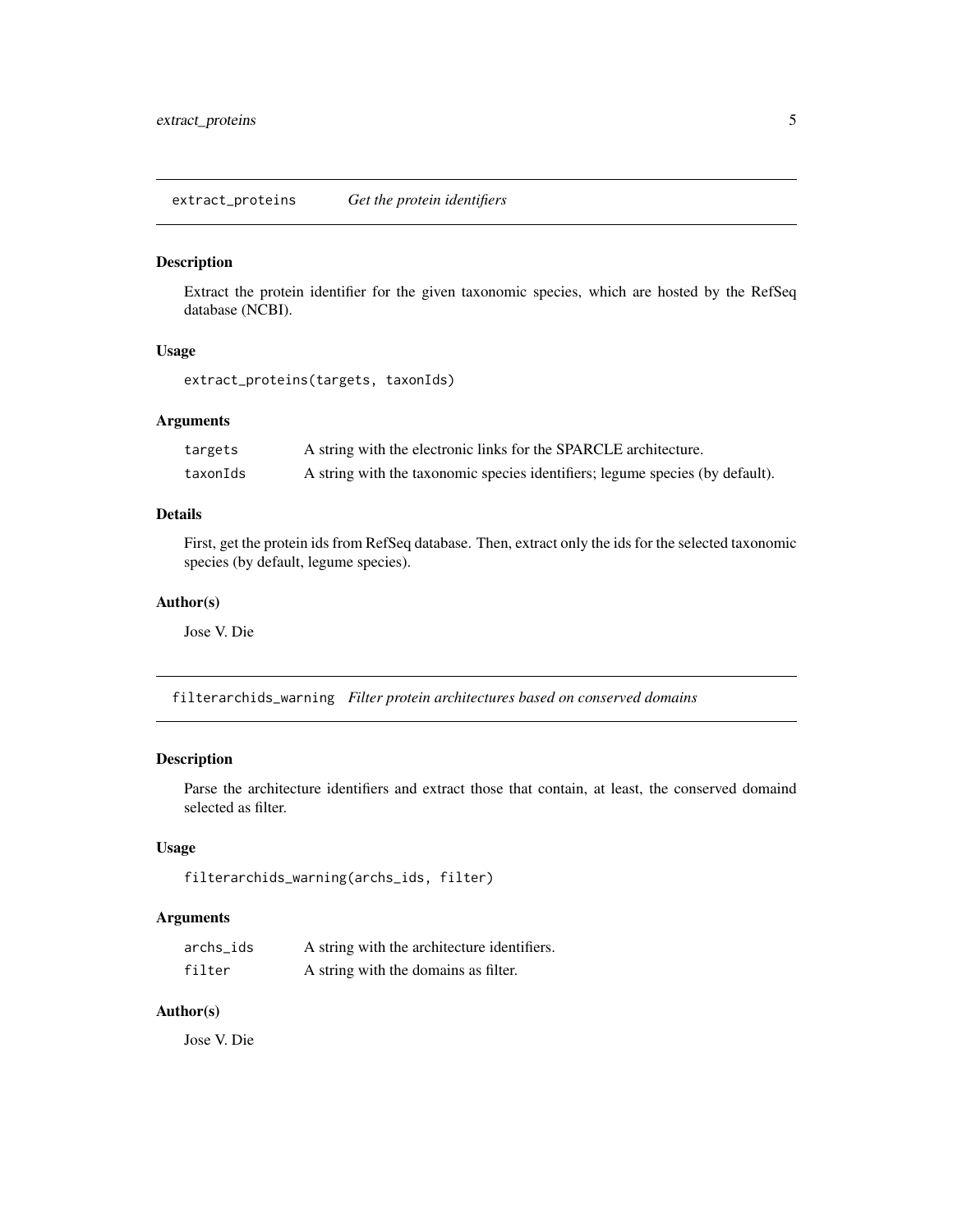<span id="page-5-0"></span>

Parse the architecture identifiers and extract those that contain, at least, those selected in the filter.

#### Usage

filterArch\_ids(archs\_ids, filter)

#### Arguments

| archs ids | A string with the architecture identifiers that contain, at least, one of the con-<br>served domains defining the gene family. |
|-----------|--------------------------------------------------------------------------------------------------------------------------------|
| filter    | A string with the domains (and order) that are required (at least) for the proteins<br>to have.                                |

#### Value

the architecture identifiers from all the potential protein architectures defined by getArch\_ids that contain, at least, the conserved domains explicitily show by the filter.

#### Author(s)

Jose V. Die

### See Also

[getArch\\_ids](#page-7-1)

### Examples

```
## Not run:
archs_ids <- getArch_ids("pfam02362")
my_filter <- c("B3_DNA", "Auxin_resp")
filterArch_ids(archs_ids, my_filter)
## End(Not run)
```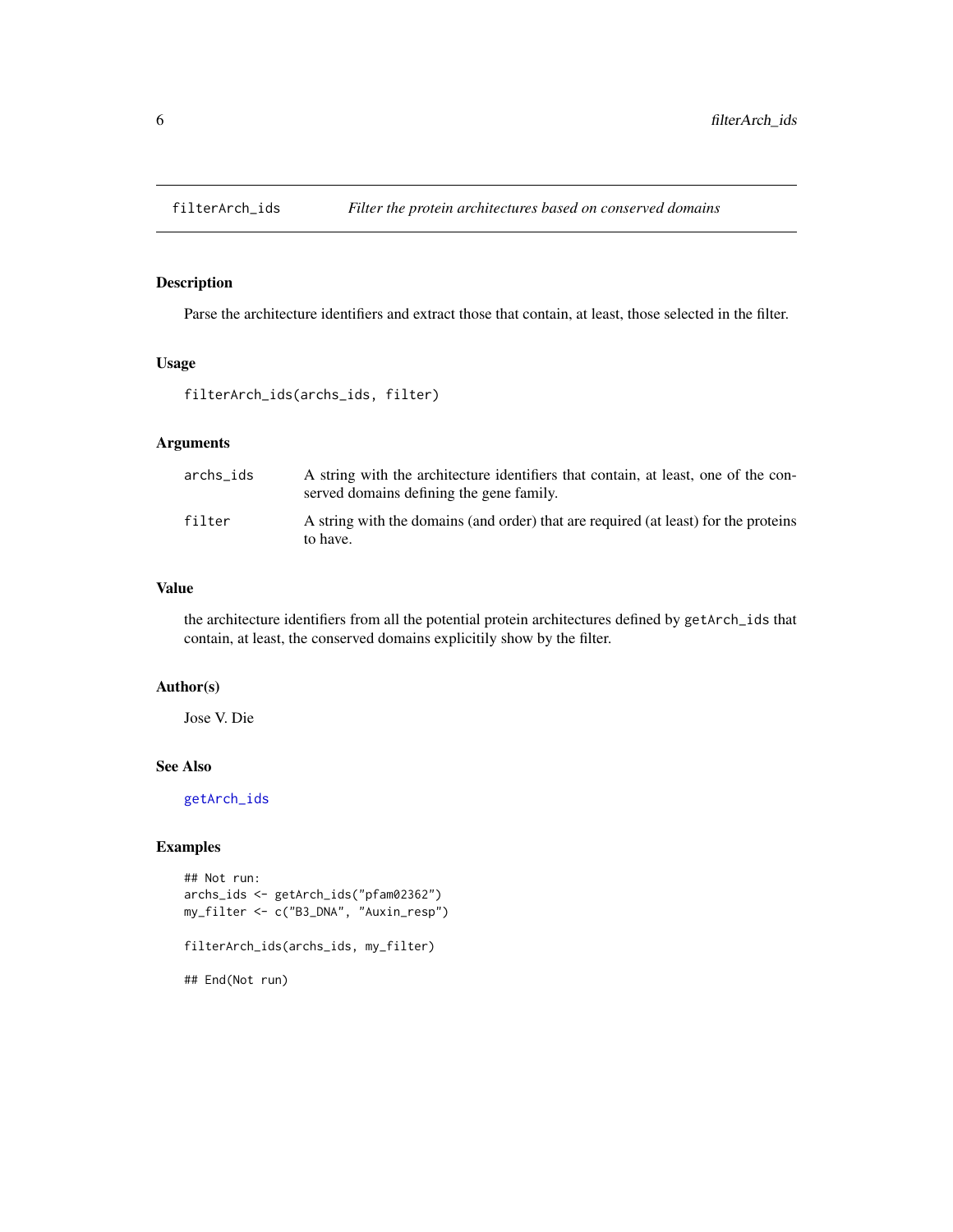<span id="page-6-0"></span>geneHummus *genehummus: A pipeline to define gene families in Legumes and beyond*

#### Description

genehummus is a pipeline with high specificity and sensitivity in extracting proteins from the Ref-Seq database (NCBI).

#### Author(s)

Jose V. Die <jose.die@uco.es>, Moamen M. Elmassry, Kimberly H. LeBlanc, Olaitan I. Awe, Allissa Dillman, Ben Busby

#### See Also

see the preprint in [BioRvix](https://www.biorxiv.org/content/10.1101/436659v1)

<span id="page-6-1"></span>getAccessions *Get the acessions ids and the organism for each protein identifier*

#### Description

The getAccessions function parses the protein page for each identifier and extracts the accession id (usually referred as XP accession in the RefSeq database) and the organism given by the scientific name.

The accessions\_by\_spp and accessions\_from\_spp functions are convenient filters for further cleaning of getAccessions by giving the total number of XP accessions per species or extracting the XP accessions for a given species, respectively.

#### Usage

```
getAccessions(protein_ids)
```
#### Arguments

protein\_ids A string vector containing protein identifiers.

#### Value

A data.frame of protein ids including columns:

- accession
- organism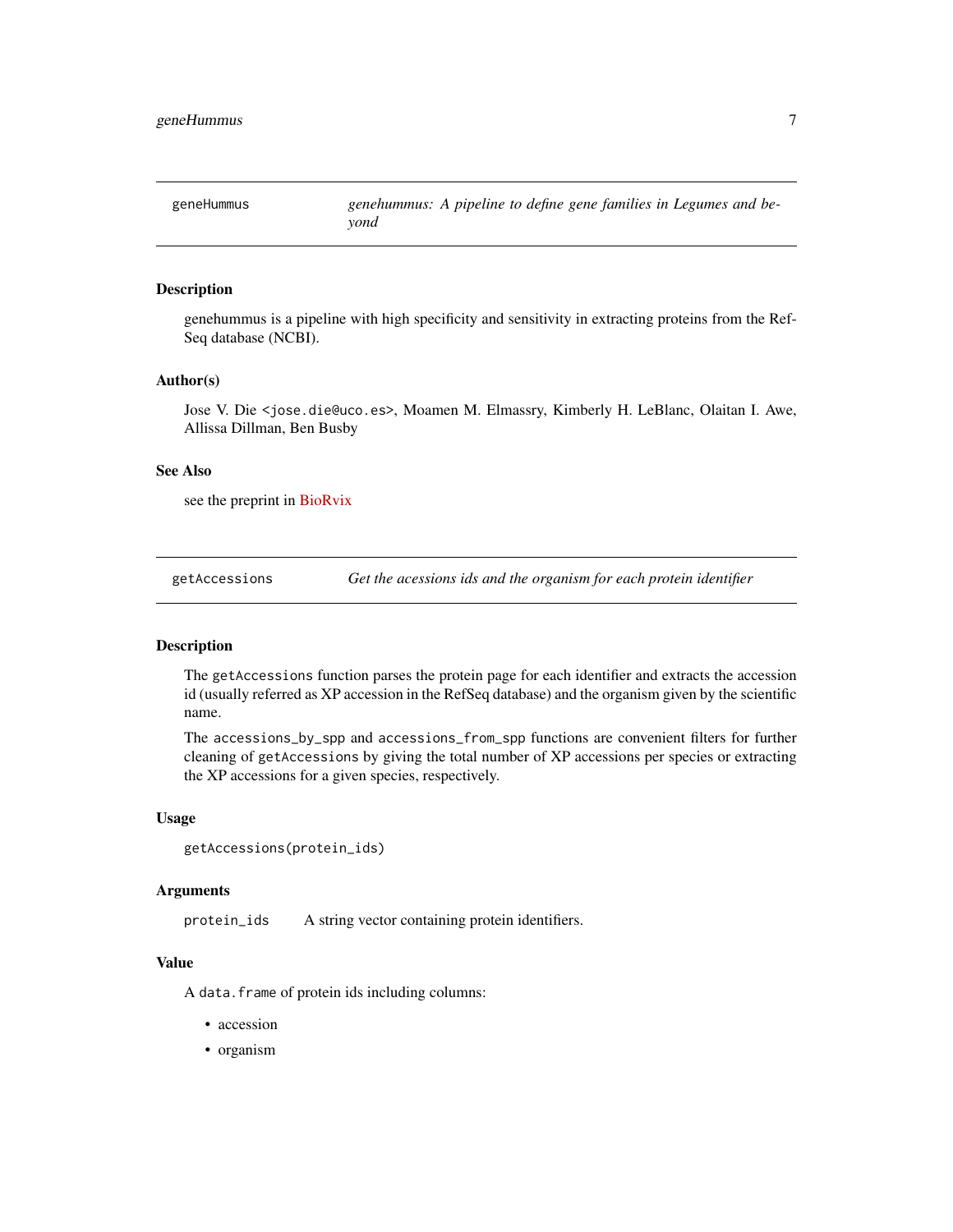#### <span id="page-7-0"></span>Author(s)

Jose V. Die

#### See Also

[accessions\\_by\\_spp](#page-1-1) to summarize the total number of accession proteins per species. [accessions\\_from\\_spp](#page-2-1) to filter the accession ids for a given species

#### Examples

```
prot_ids <- c("593705262", "1379669790", "357520645", "1150156484")
getAccessions(prot_ids)
```
<span id="page-7-1"></span>getArch\_ids *Get the potential architecture identifiers for the conserved domains*

#### Description

Parses the SPARCLE database (NCBI) and extract the electronic identifiers for each conserved domain.

#### Usage

```
getArch_ids(gene_family)
```
# Arguments

gene\_family A string with the conserved domain(s) defining the gene family. The domains have to be shown in the same order appearing in the sequences.

#### Value

the architectures identifiers for each of the conserved domains.

#### Author(s)

Jose V. Die

#### Examples

arf <- c("pfam06507") getArch\_ids(arf)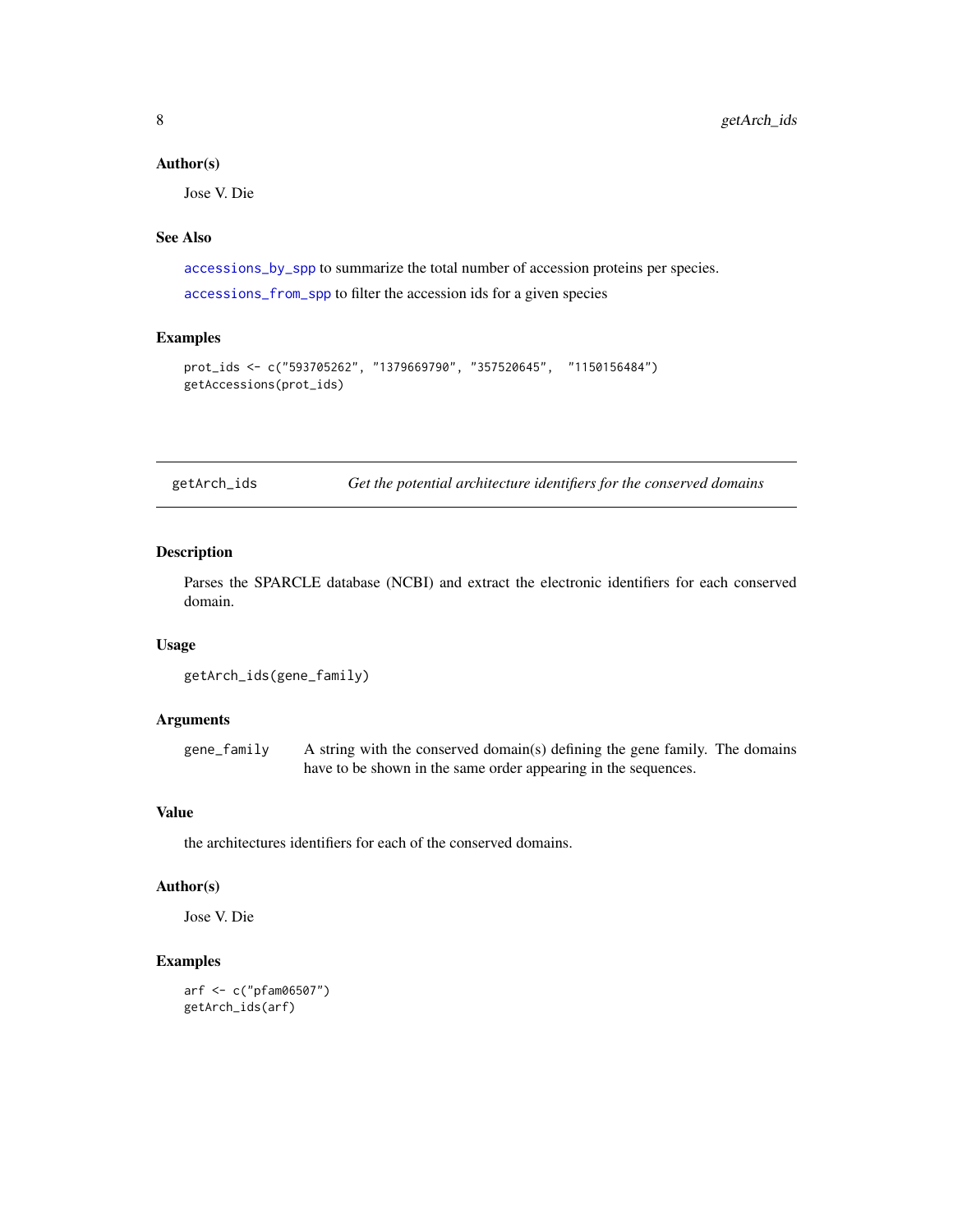<span id="page-8-0"></span>

Parses the architecture identifiers and extract their corresponding labels.

#### Usage

```
getArch_labels(arch_ids)
```
#### Arguments

arch\_ids A string with the architecture electronic identifiers.

#### Value

print out the description label for the candidate architectures that contain the proteins we are looking for.

#### Author(s)

Jose V. Die

#### See Also

filterArch\_ids

# Examples

```
filtered_archids <- c("12034188", "12034184")
getArch_labels(filtered_archids)
```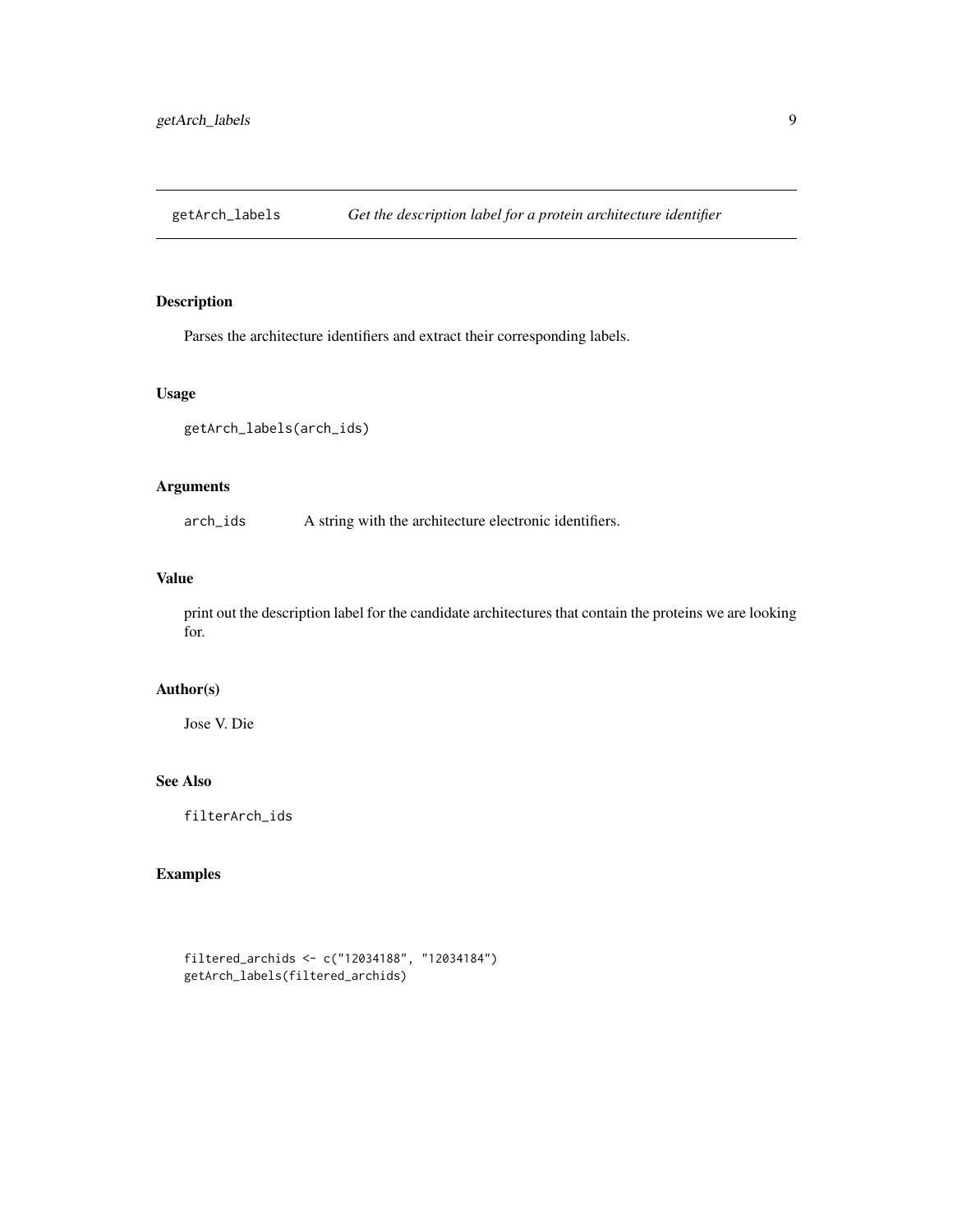```
getProteins_from_tax_ids
```
*Get the RefSeq protein identifiers for the given taxonomic species*

#### Description

Parse the RefSeq database using protein architecture identifiers (SPARCLE dabatse) and extract the protein ids. for the selected taxonomic species.

#### Usage

```
getProteins_from_tax_ids(arch_ids, taxonIds)
```
#### Arguments

| arch ids | A string with the electronic links for the SPARCLE.                                   |
|----------|---------------------------------------------------------------------------------------|
| taxonIds | A vector string with taxonomy ids; Legume species available in RefSeq, by<br>default. |

# Value

RefSeq protein identifiers for selected species.

#### Author(s)

Jose V. Die

#### Examples

```
filtered_archids <- c("12034184")
medicago <- c(3880)
getProteins_from_tax_ids(filtered_archids, medicago)
```

| getProtlinks | Get the protein identifiers for a given architecture |  |
|--------------|------------------------------------------------------|--|
|              |                                                      |  |

#### Description

Parse the RefSeq database and extract all the protein identifiers that have a given architecture.

#### Usage

```
getProtlinks(archs_ids)
```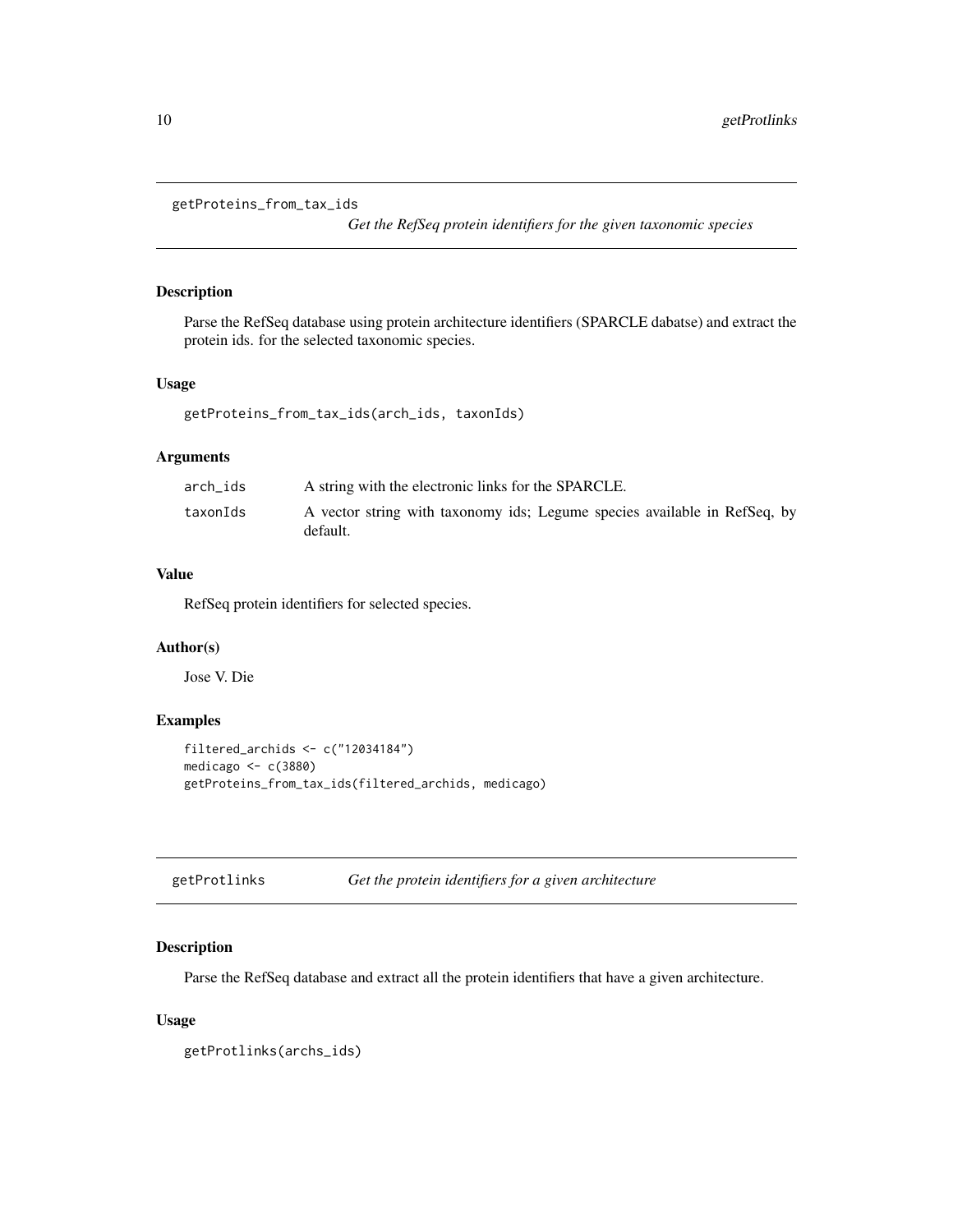#### <span id="page-10-0"></span>getSparcleArchs 11

#### Arguments

archs\_ids A string with the architecture identifiers (SPARCLE database, NCBI)

#### Author(s)

Jose V. Die

getSparcleArchs *Get the electronic architecture for a conserved domain*

#### Description

Parses the SPARCLE database (NCBI) and extract the electronic links for a given conserved domain.

#### Usage

getSparcleArchs(CD)

#### Arguments

 $CD$  A string with the conserved domain(s)

#### Author(s)

Jose V. Die

| $\sim$ |    |  |
|--------|----|--|
|        | bc |  |

pp **Get the species name from the description sequence** 

#### Description

Parse a string vector with sequence descriptions (title and species) and extract the species name.

#### Usage

```
get_spp(description)
```
#### Arguments

description A string vector with the sequence description (title and species).

#### Value

for each sequence description, extract the species name.

#### Author(s)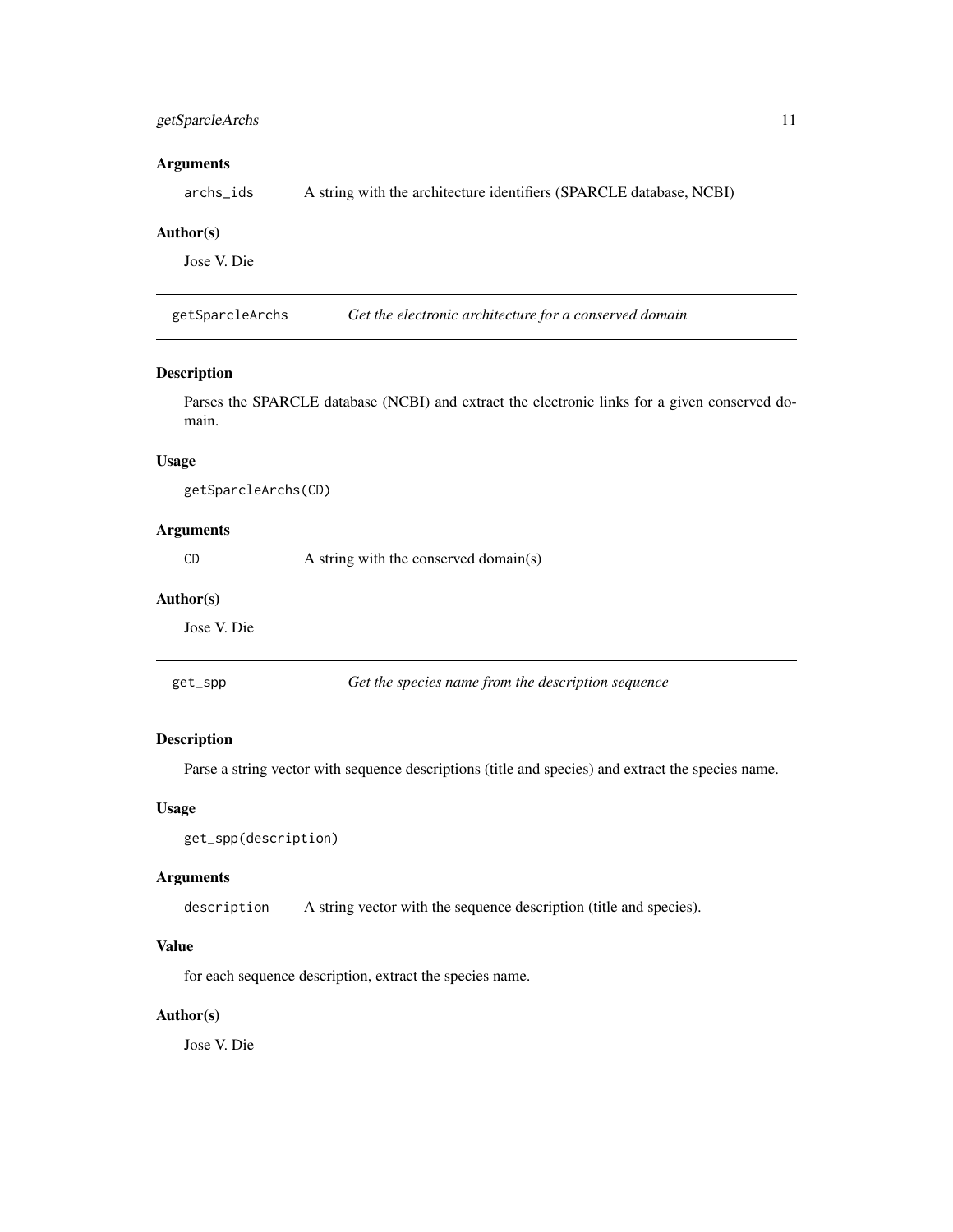<span id="page-11-0"></span>

Parses the architecture identifier and extract the corresponding labels.

#### Usage

```
labels_warning(arch_ids)
```
#### Arguments

arch\_ids A string with the architecture electronic identifiers.

#### Author(s)

Jose V. Die

legumesIds *NCBI taxonomy ids for the legume family*

#### Description

Taxonomy identifier for about 10,000 legume species

#### Usage

data(legumesIds)

#### Format

a numeric vector with 10.009 elements

#### Source

Taxonomy identifiers for [Fabaceae](https://www.ncbi.nlm.nih.gov/Taxonomy/Browser/wwwtax.cgi?id=3803) species (Taxonomy databse, NCBI).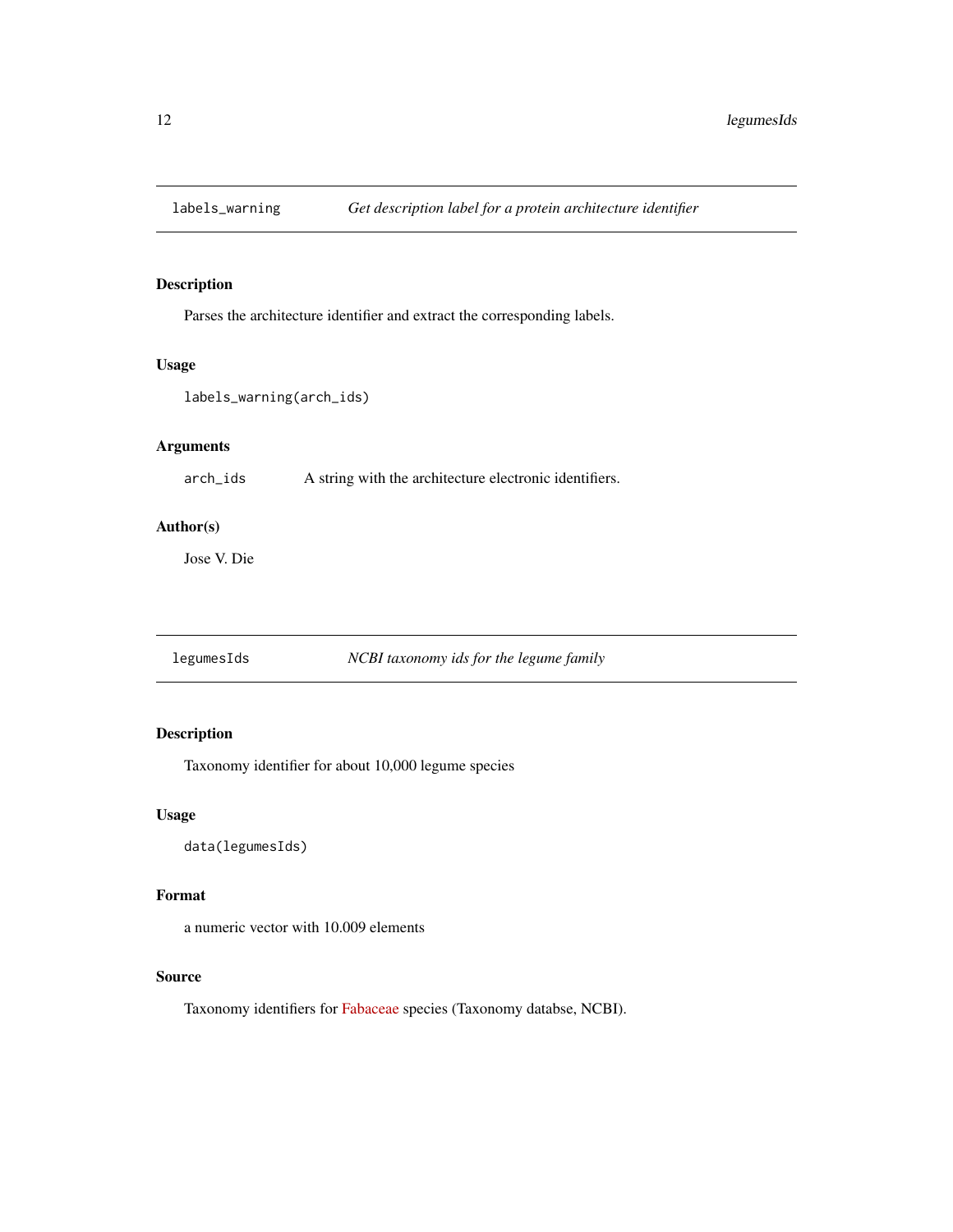<span id="page-12-0"></span>

XP accessions for the Auxin Response Factor gene family in the Legume Legume taxonomy (NCBI RefSeq database, as of SEP 2018).

#### Usage

data(my\_legumes)

#### Format

a list of length 10 with 563 elements.

- 1. chickpea
- 2. medicago
- 3. soybean
- 4. arachis\_duranensis
- 5. arachis\_ipaensis
- 6. cajanus
- 7. vigna\_angulata
- 8. vigna\_radiata
- 9. phaseolus
- 10. lupinus

#### Source

Protein identifiers for Fabaceae species [\(RefSeq](https://www.ncbi.nlm.nih.gov/refseq/) databse, NCBI).

proteins\_warning *Get RefSeq protein identifiers for the given taxonomic species*

#### Description

Parse the RefSeq database using protein architecture identifiers and extract protein ids. for selected taxonomic species. Core function used by [getProteins\\_from\\_tax\\_ids](#page-9-1).

#### Usage

proteins\_warning(arch\_ids, taxonIds)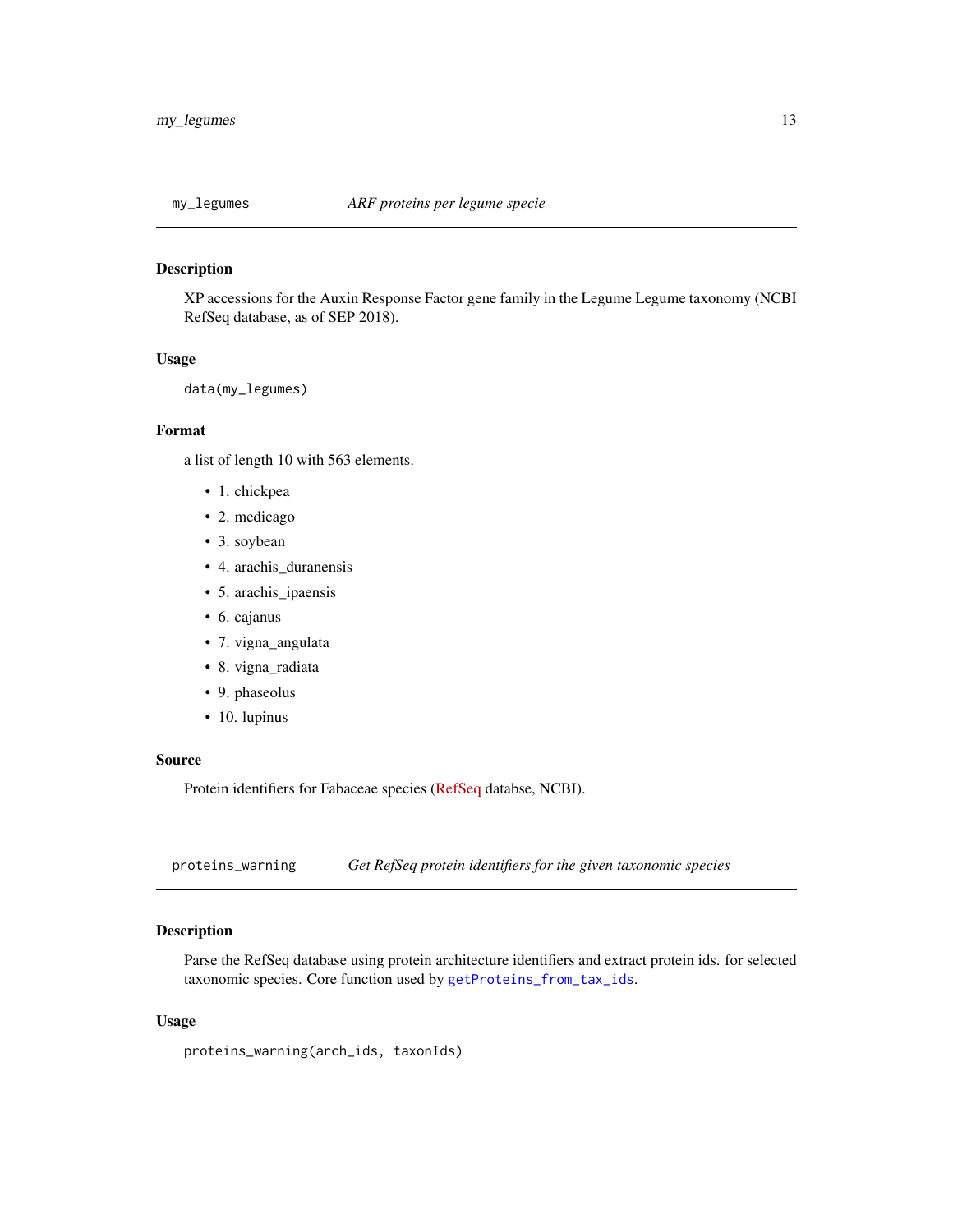<span id="page-13-0"></span>14 sizeIds sizeIds sizeIds sizeIds sizeIds sizeIds sizeIds sizeIds sizeIds sizeIds sizeIds sizeIds sizeIds sizeIds sizeIds sizeIds sizeIds sizeIds sizeIds sizeIds sizeIds sizeIds sizeIds sizeIds sizeIds sizeIds sizeIds siz

# Arguments

| arch ids | A string with the electronic links for the SPARCLE. |
|----------|-----------------------------------------------------|
| taxonIds | A vector string with taxonomy ids.                  |

# Author(s)

Jose V. Die

sizeIds *Build a list containing N elements per element list*

# Description

Split a vector into N elements, so that each element contains a given length.

# Usage

sizeIds

# Format

An object of class numeric of length 1.

# Author(s)